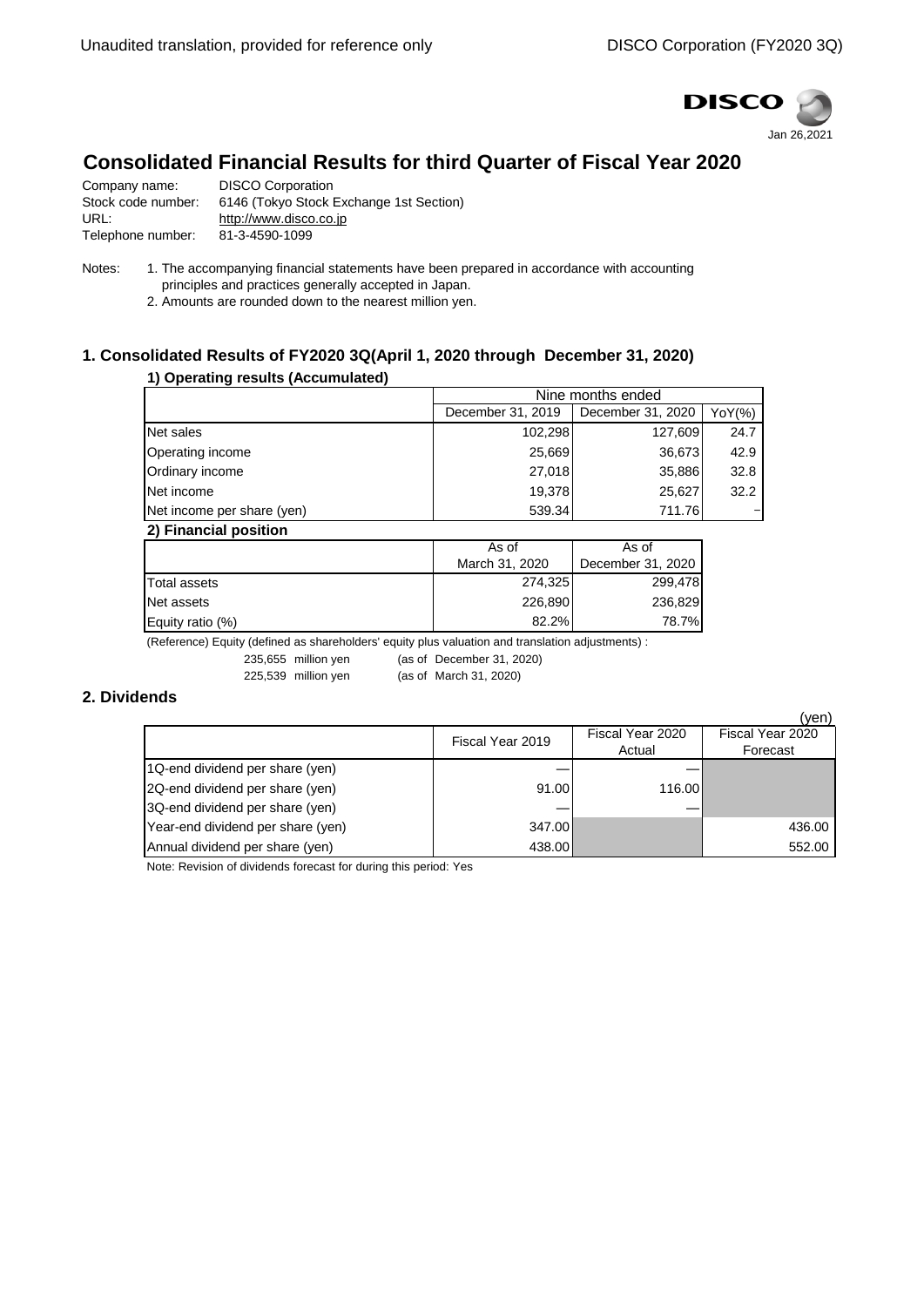## **3. Earnings Forecasts of FY2020 4Q**

|                            |               | (Millions of Ven) |
|----------------------------|---------------|-------------------|
|                            | Year ending   | YoY (%)           |
|                            | March 31,2021 |                   |
| Net sales                  | 171,300       | 21.4              |
| Operating income           | 47,400        | 30.0              |
| Ordinary income            | 46,900        | 22.4              |
| Net income                 | 33,600        | 21.5              |
| Net income per share (yen) | 932.49        |                   |
| Shipment figures           | 185,700       | 33.4              |

Note: Revision of earnings forecast for during this period: Yes

#### **4. Others**

- 1) Important changes in subsidiaries: None
- 1. Changes in accounting policies along with changes in accounting standards: None 2) Changes in principles, procedures and display of accounting method concerning consolidated statement policies.

 $\ell$  and  $\ell$  yens of  $\ell$ 

- 2. Other changes: None
- 3) Number of shares outstanding (common stock)
	- ① Number of shares issued (include treasury stocks) As of December 31, 2020: 36,037,771 shares As of March 31, 2020: 35,955,771 shares ② Number of shares of treasury stock As of December 31, 2020: 5,060 shares<br>As of March 31, 2020: 5,000 shares As of March 31, 2020: ③ Average number of shares As of December 31, 2020: 36,004,954 shares As of December 30, 2019: 35,929,482 shares

### **Explanations on the appropriate use of earnings forecasts:**

The performance forecasts and estimates stated in this Financial Review are based on certain assumptions judged to be reasonable at the present time in light of information currently available. Consequently, actual operating results may differ substantially from the projections in the Financial Review.

#### **(Reference) Non-consolidated Earnings Forecasts of FY2020 4Q**

|                            |               | (Millions of yen) |
|----------------------------|---------------|-------------------|
|                            | Year ending   | YoY (%)           |
|                            | March 31,2021 |                   |
| Net sales                  | 145,200       | 22.7              |
| Operating income           | 35,900        | 31.5              |
| Ordinary income            | 38,900        | 21.3              |
| Net income                 | 28,700        | 16.6              |
| Net income per share (yen) | 796.50        |                   |

Note: Revision of earnings forecast for during this period: Yes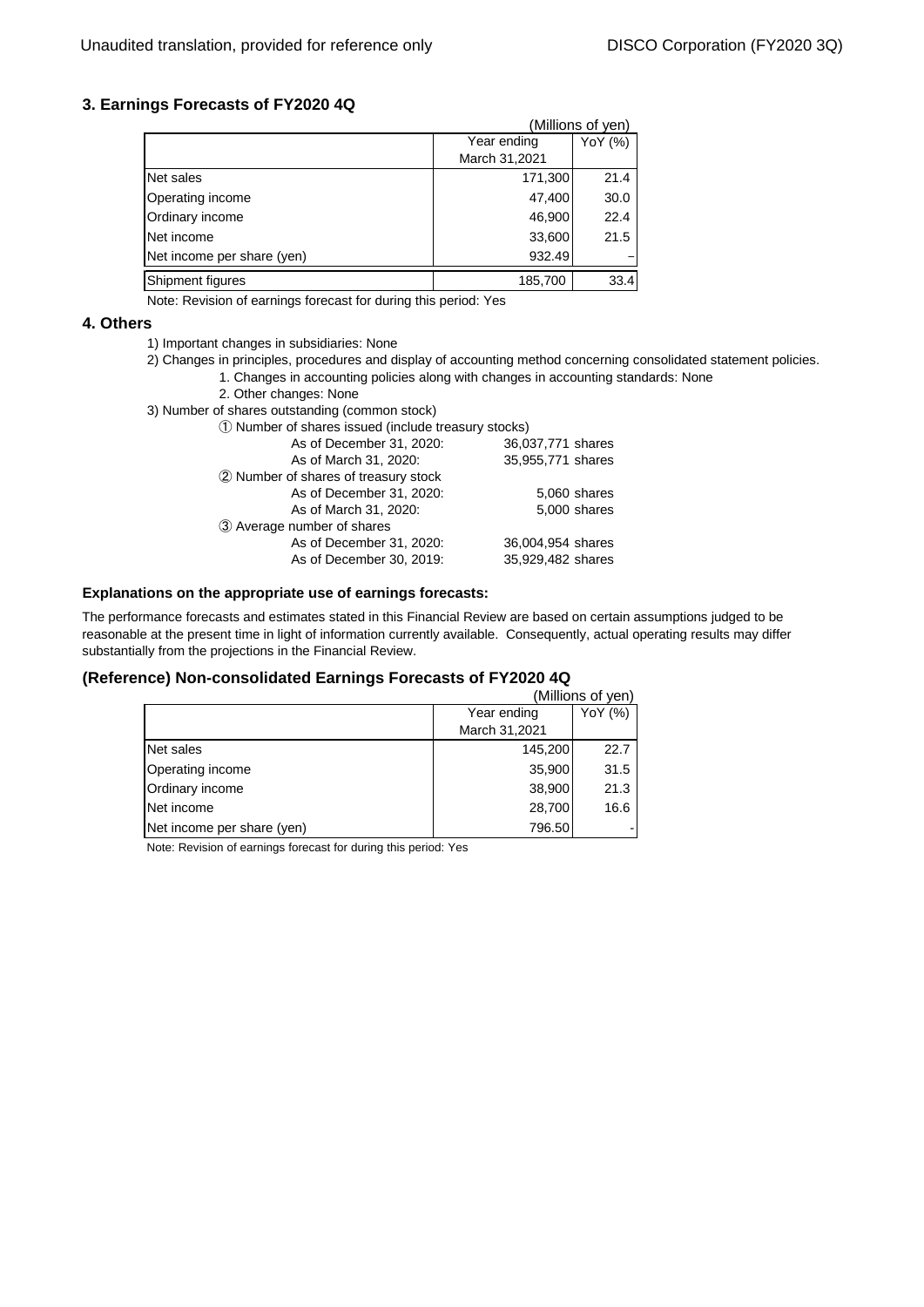# **5. Consolidated quarterly balance sheets**

|                                                       |                         | (Millions of yen)          |
|-------------------------------------------------------|-------------------------|----------------------------|
|                                                       | As of March 31,<br>2020 | As of December<br>31, 2020 |
| Assets                                                |                         |                            |
| <b>Current assets</b>                                 |                         |                            |
| Cash and deposits                                     | 87,909                  | 90,947                     |
| Notes and accounts receivable - trade                 | 25,614                  | 30,114                     |
| Merchandise and finished goods                        | 17,318                  | 19,376                     |
| Work in process                                       | 14,373                  | 14,946                     |
| Raw materials and supplies                            | 18,677                  | 21,131                     |
| Other                                                 | 6,153                   | 7,846                      |
| Allowance for doubtful accounts                       | (56)                    | (69)                       |
| <b>Total current assets</b>                           | 169,990                 | 184,292                    |
| Non-current assets                                    |                         |                            |
| Property, plant and equipment                         |                         |                            |
| Buildings and structures, net                         | 47,334                  | 46,989                     |
| Construction in progress                              | 21,796                  | 32,385                     |
| Other, net                                            | 24,283                  | 25,711                     |
| Total property, plant and equipment                   | 93,415                  | 105,086                    |
| Intangible assets                                     | 319                     | 241                        |
| Investments and other assets                          |                         |                            |
| Other                                                 | 10,616                  | 9,874                      |
| Allowance for doubtful accounts                       | (16)                    | (16)                       |
| Total investments and other assets                    | 10,599                  | 9,857                      |
| Total non-current assets                              | 104,334                 | 115,185                    |
| <b>Total assets</b>                                   | 274,325                 | 299,478                    |
| Liabilities                                           |                         |                            |
| <b>Current liabilities</b>                            |                         |                            |
| Notes and accounts payable - trade                    | 5,726                   | 5,185                      |
| Electronically recorded obligations - operating       | 10,301                  | 15,363                     |
| Income taxes payable                                  | 3,509                   | 6,759                      |
| Provision for bonuses                                 | 9,861                   | 8,290                      |
| Other provisions                                      | 470                     | 975                        |
| Other                                                 | 17,034                  | 25,526                     |
|                                                       |                         |                            |
| <b>Total current liabilities</b>                      | 46,905                  | 62,098                     |
| Non-current liabilities                               | 529                     | 549                        |
| <b>Total liabilities</b>                              | 47,435                  | 62,648                     |
| Net assets                                            |                         |                            |
| Shareholders' equity                                  |                         |                            |
| Share capital                                         | 20,793                  | 21,143                     |
| Capital surplus                                       | 22,781                  | 23,131                     |
| Retained earnings                                     | 181,239                 | 190,213                    |
| <b>Treasury shares</b>                                | (29)                    | (31)                       |
| Total shareholders' equity                            | 224,785                 | 234,457                    |
| Accumulated other comprehensive income                |                         |                            |
| Valuation difference on available-for-sale securities | 368                     | 618                        |
| Foreign currency translation adjustment               | 366                     | 563                        |
| Remeasurements of defined benefit plans               | 18                      | 16                         |
| Total accumulated other comprehensive income          | 754                     | 1,198                      |
| Share acquisition rights                              | 1,212                   | 981                        |
| Non-controlling interests                             | 138                     | 192                        |
| Total net assets                                      | 226,890                 | 236,829                    |
| Total liabilities and net assets                      | 274,325                 | 299,478                    |